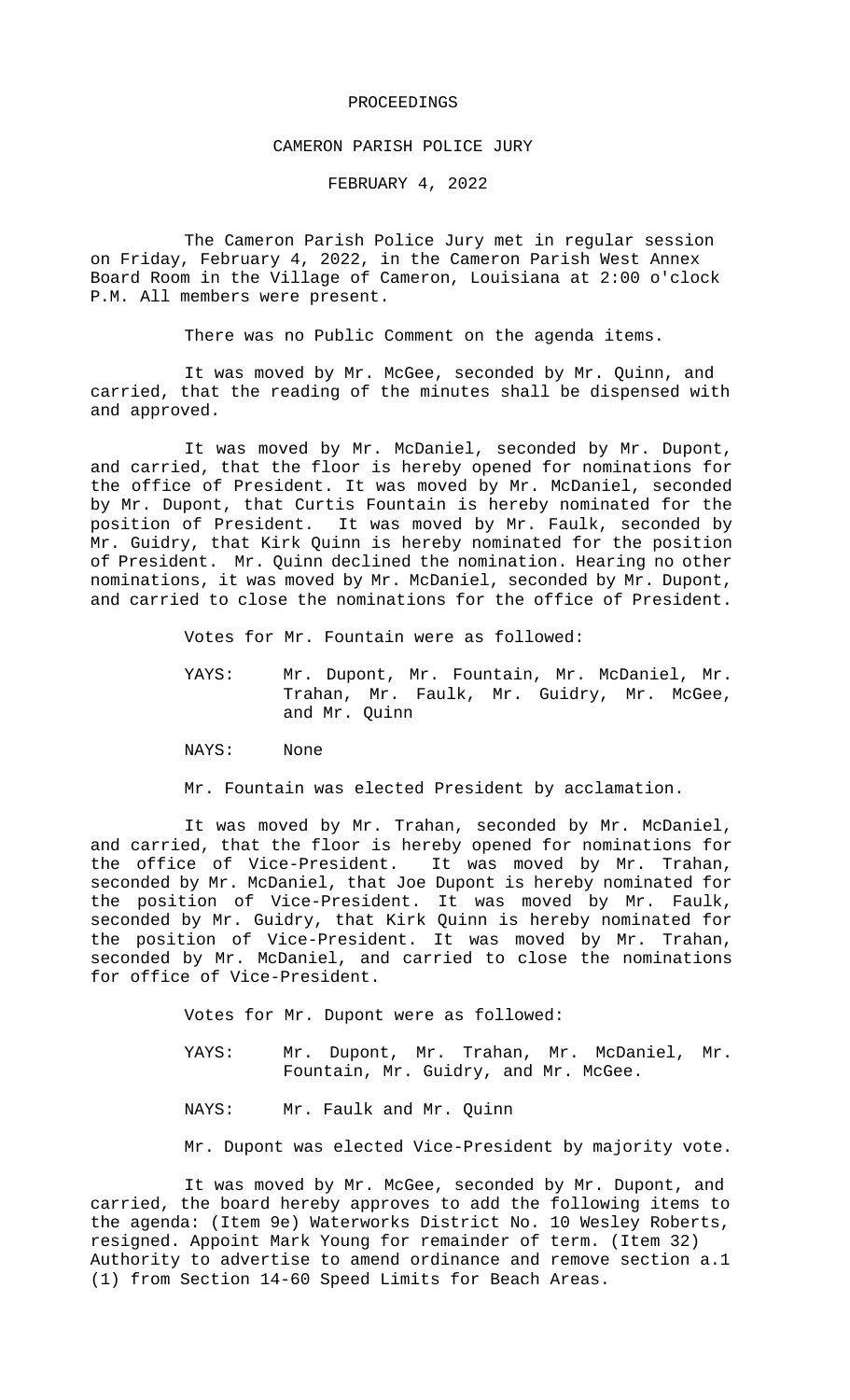(Item 33) Authority to hire Mudd, Bruchhaus & Keating Law Firm to represent the Cameron Parish Police Jury in Hurricane Laura/Delta Insurance Claims.

It was moved by Mr. Quinn, seconded by Mr. McDaniel, and carried, that the applications for the following permits be and the same are hereby approved with the stipulations set forth by the respective Gravity Drainage Districts, with the exception of Agenda Item 8c Priola and Dillehay Development, LLC, which was moved to table by Mr. Guidry, seconded by Mr. Faulk and carried:

- a. CenterPoint Energy, Inc. Cameron, Marshall Street -LA 27/82, Section 36, T14S, R10W, (proposed abandonment projects of Site 1, City Gate (CG), Latitude 29 48 5.55, Longitude -93 20 25.63 and site 2, District Regulator Station (DRS), Latitude 29 47 56.77, Longitude -93 19 56.75. Will remove all above ground CenterPoint Energy Facility's within station sites and restore property to match surrounding areas), Cameron Parish, LA. (220201)
- b. ANR Pipeline Various locations (proposed project for maintenance/improvements at various locations along ANR's existing pipeline facilities. Activities include: installation of C-Clamp test stations at MP 7.0 (Latitude 29 48 24.76, Longitude -93 32 53.72) and MP 8.3 (Latitude 29 48 44.44, Longitude -93 3 47.09) along the existing ANR Lateral 794 Pipeline; installation/replacement of test leads and stations at MP 8.7 (Latitude 29 48 5.896, Longitude -93 4 42.01), MP 9.0 (Latitude 29 48 20.94, Longitude -93 4 52.24), and MP 12.1 (Latitude 29 50 41.26, Longitude -93 6 28.05) along the existing ANR Lateral 718 Kings Bayou Pipeline; installation of test leads at MP 25.40 (Latitude 30 2 17.80, Longitude -92 49 33.05) and 25.41 along existing ANR Lateral 712 Big Lake Pipeline; installation of reference cells (2 EDI Model UL) at pipeline crossing locations at MP 51.20 (Latitude 30 0 50.40, Longitude -92 47 25.17) of existing ANR Lateral 767 Pipeline and at MP 35.40 (Latitude 30 0 50.40, Longitude -92 47 25.17) of existing ANR Lateral 702 Pipeline, the run lead wires approximately 740 feet to new test stations outside of the field area. The purpose of this project is to accurately monitor existing pipeline facilities for integrity and safety), Cameron Parish, LA (220202)

It was moved by Mr. McDaniel, seconded by Mr. Dupont, and carried, the board hereby tables the appointment to the Cameron Parish Port Harbor & Terminal District due to the resignation of Ricky Poole.

It was moved by Mr. McGee, seconded by Mr. McDaniel, and carried, the board hereby reappoints Richard Burbank to the Fire Protection District No. Ten board.

The 2022 Jury President, Curtis Fountain recused his appointment as Ex Officio to the Library Board of Control and appointed McKinley Guidry in his place as Ex Officio.

It was moved by Mr. McGee, seconded by Mr. McDaniel, carried, the board hereby tables the appoint for the expired term of Christine Storm to the Lower Cameron Hospital District No. Two board.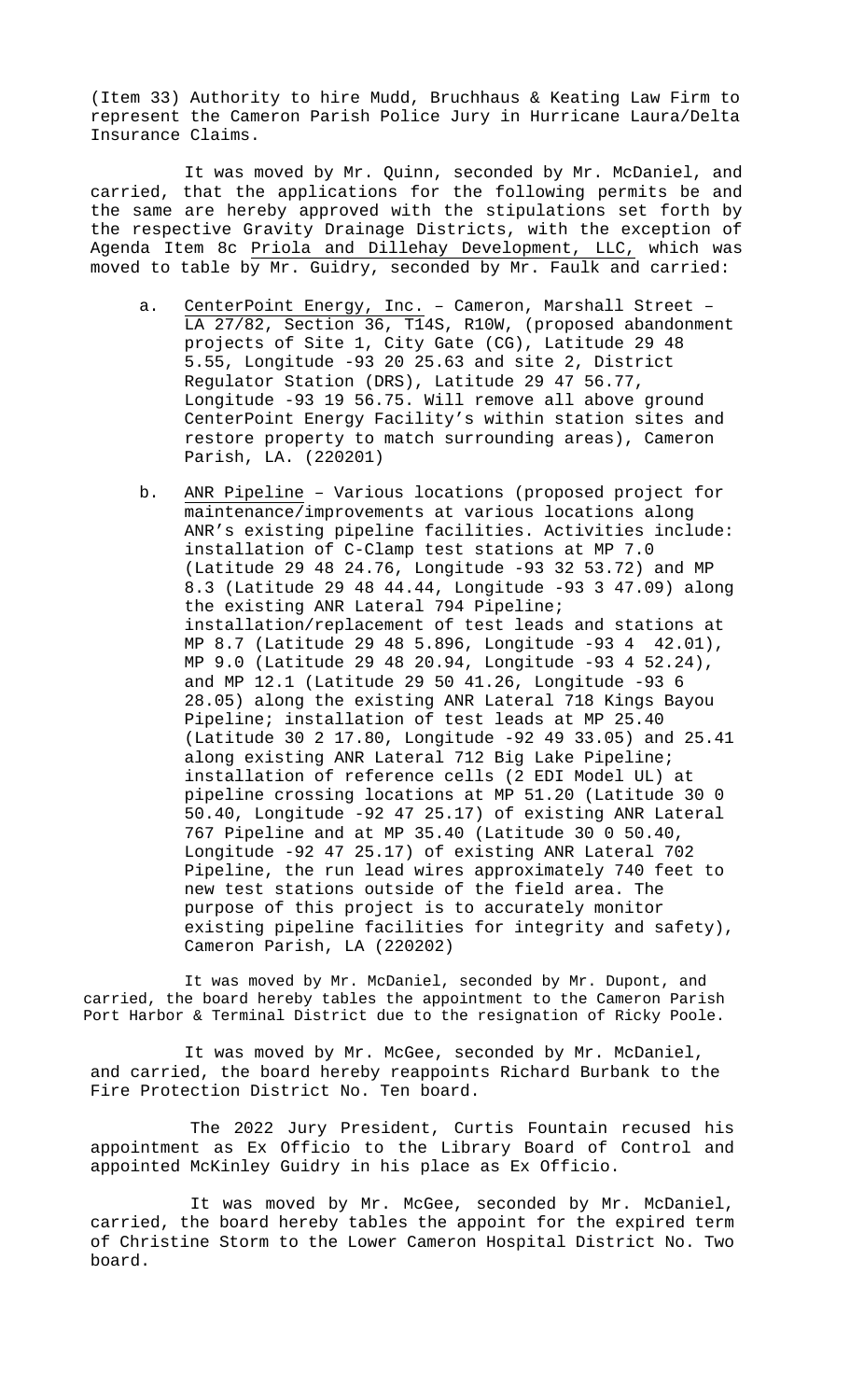It was moved by Mr. McGee, seconded by Mr. Dupont, and carried the board hereby accepts the resignation of Wesley Roberts from the Waterworks District No. Ten board, and appoints Mark Young for the remainder of term.

It was moved by Mr. McDaniel, seconded by Mr. Dupont, and carried, the board hereby approves the extension of the Amrisc policy to 2/28/2022, and accept Lords of London for Property Insurance pending adjustments to current building schedule. New policies will come before the jury for final approval.

It was moved by Mr. Quinn, seconded by Mr. Guidry, and carried, the President is hereby authorized, empowered, and directed to sign the Audit Engagement Agreement with Gragson, Casiday, & Guillory, LLP for the Year Ending December 31, 2021.

It was moved by Mr. Quinn, seconded by Mr. Dupont, and carried, the President is hereby authorized, empowered, and directed to sign the Compliance Questionnaire with Gragson, Casiday, & Guillory, LLP for the Year Ending December 31, 2021.

It was moved by Mr. McDaniel, seconded by Mr. Trahan, and carried, the board will allow food trucks for another six (6) month temporary basis due to Hurricane Laura, in the Village of Cameron only, with a new ending date of September 3, 2022.

It was moved by Mr. McDaniel, seconded by Mr. Trahan, and carried, to conduct a public hearing to hear and consider comments on proposed amendment to Chapter 14 Motor Vehicles and Traffic:

> ARTICLE III. OPERATION OF VEHICLES GENERALLY Add to Sec. 14-35. Speed Limits (k) It shall be unlawful to operate any motor vehicles from the cross culverts to the east end (554 ft) of the following parish road at ta speed in excess of ten (10) miles per hour.

Parish Road 464, Dupont Drive (554ft), Grand Lake, LA

There were no oral or written comments from the public to review, therefore it was moved by Mr. McDaniel, seconded by Mr. Trahan, and carried, the public hearing was declared closed.

The following amendment to Chapter 14 Motor Vehicles and Traffic was offered by Mr. McDaniel, seconded by Mr. Trahan, and declared duly adopted:

> ARTICLE III. OPERATION OF VEHICLES GENERALLY Add to Sec. 14-35. Speed Limits (k) It shall be unlawful to operate any motor vehicles from the cross culverts to the east end (554 ft) of the following parish road at ta speed in excess of ten (10) miles per hour.

Parish Road 464, Dupont Drive (554ft), Grand Lake, LA

It was moved by Mr. Quinn, seconded by Mr. McDaniel and carried, the board hereby approves the Industrial Tax Exemption applications #20210532 and #20210516 of CP2 LNG, and authorizes the Secretary to submit all required notices of approval to the Office of Louisiana Economic Development.

> YEAS: Joe Dupont, Thomas McDaniel, Curtis Fountain, Lawrence Faulk, McKinley Guidry, Magnus McGee, and Kirk Quinn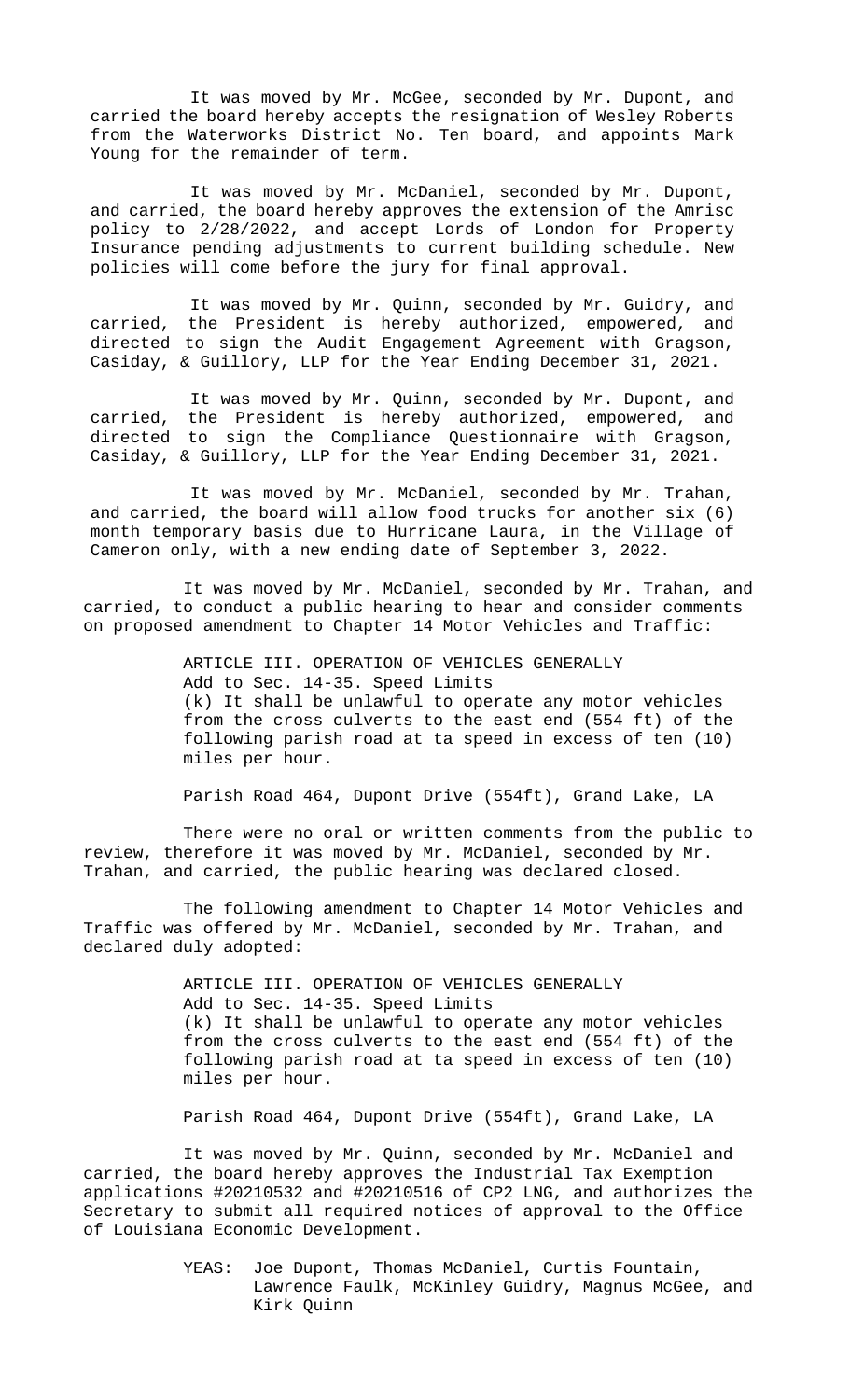NAYS: None

ABSENT OR NOT VOTING: None

RECUSED: Scott Trahan

It was moved by Mr. McGee, seconded by Mr. Quinn and carried, the board hereby approves the following personnel policy change:

Section 6.10: Hurricane Evacuation

CHANGE TO READ: In the event of an official hurricane evacuation, employees are expected to be available for work as soon as possible should there be a need to clear roads, bridges, etc. As a hurricane approaches, it is recommended that the employee begin to plan for his personal evacuation, in order to allow ample time to assist with the evacuation of parish property and equipment.

It was moved by Mr. McDaniel, seconded by Mr. McGee, and carried, the board hereby approves to lift the hiring freeze to give authority to advertise to hire 1 full time Road & Bridge employee for the Johnson Bayou Road Crew due to employee retirement and reimplement the hiring freeze until further notice.

It was moved by Mr. Guidry, seconded by Mr. McDaniel, and carried, the board hereby approves to lift the hiring freeze to give authority to advertise to hire 1 full time inspector and reimplement the hiring freeze until further notice.

It was moved by Mr. Faulk, seconded by Mr. Trahan and carried, the board hereby allocates funding to the LSU Ag Center in the amount of \$10,273.50 (Ten thousand two hundred seventy-three dollars and 50/100) for the Extension Programs for January – June 2022.

It was moved by Mr. Faulk, seconded by Mr. Quinn, and carried, the President is hereby authorized, empowered, and directed to sign the annual LPA Assurance Letter with DOTD.

The following plan change was offered by Mr. Faulk, seconded by Mr. McGee, and declared duly adopted, Mr. Quinn recused himself from voting:

> PLAN CHANGE AND/OR SPECIAL AGREEMENT BIG LAKE PIER HURRICANE REPAIRS

**CHANGE ORDER NO. 001** – Furring under deck boards, deck boards are two different sizes, this is needed to bring boards to the same height to avoid a tripping hazard. Increase contract amount by \$2,671.00, no change in contract time.

The following plan change was offered by Mr. Faulk, seconded by Mr. Dupont, and declared duly adopted, Mr. Quinn recused himself from voting:

> PLAN CHANGE AND/OR SPECIAL AGREEMENT BIG LAKE PIER HURRICANE REPAIRS

**CHANGE ORDER NO. 002** – Credit for not painting roofs of the pavilion. Decrease contract amount by (\$39,406.25), no change in contract time.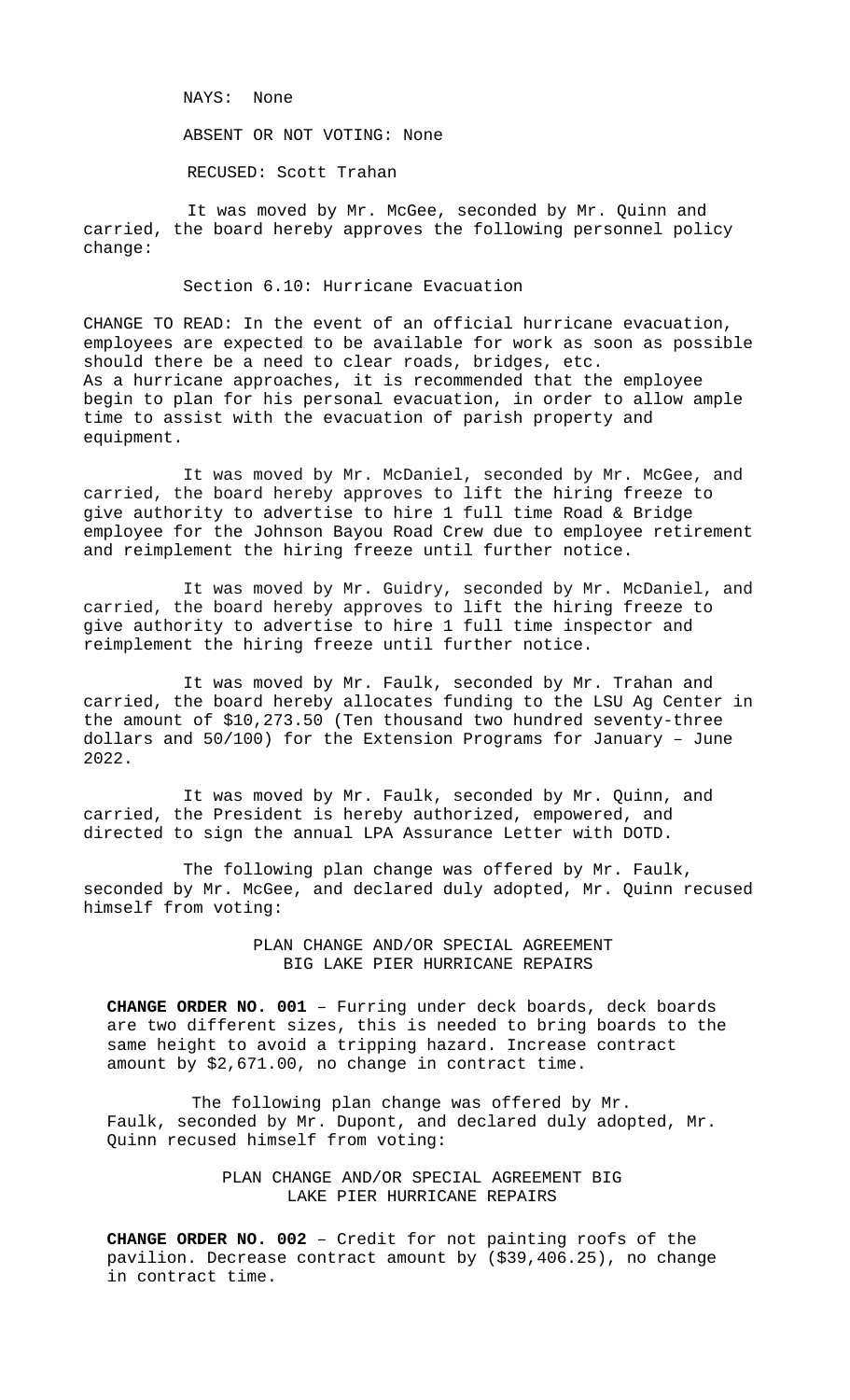The following plan change was offered by Mr. Faulk, seconded by Mr. Guidry, and declared duly adopted, Mr. Quinn recused himself from voting:

> PLAN CHANGE AND/OR SPECIAL AGREEMENT BIG LAKE PIER HURRICANE REPAIRS

**CHANGE ORDER NO. 003** – Credit for not installing stainless steel fasteners on existing deck boards. Decrease contract amount by (\$5,664.00), no change in contract time.

The following plan change was offered by Mr. Faulk, seconded by Mr. Dupont, and declared duly adopted, Mr. Quinn recused himself from voting:

> PLAN CHANGE AND/OR SPECIAL AGREEMENT BIG LAKE PIER HURRICANE REPAIRS

**CHANGE ORDER NO. 004** – Additional time due to project suspension. Increase contract time by 72 days, no change in contract amount.

The following plan change was offered by Mr. Quinn, seconded by Mr. Faulk, and declared duly adopted:

> PLAN CHANGE AND/OR SPECIAL AGREEMENT GRAND LAKE LIBRARY HURRICANE REPAIRS

**CHANGE ORDER NO. 002** - Changes in Monument sign per library request. Increase contract amount by \$17,236.21, increase request. Increase contract amount by  $$17,236.21,$ contract time by 128 days for manufacturing the sign.

The following plan change was offered by Mr. McDaniel, seconded by Mr. Trahan, and declared duly adopted:

> PLAN CHANGE AND/OR SPECIAL AGREEMENT GRAND LAKE LIBRARY HURRICANE REPAIRS

**CHANGE ORDER NO. 001** – Delete wheelchair lift from scope of work. Decrease contract amount by (\$25,000.00), no change in contract time.

The following plan change was offered by Mr. Trahan, seconded by Mr. Quinn, and declared duly adopted:

> PLAN CHANGE AND/OR SPECIAL AGREEMENT DEMOLITION PACKAGE

**CHANGE ORDER NO. 001** – Credit for Hydroseeding, natural grass grew back on various sites before hydroseeding was completed. Decrease contract amount by (\$1,944.00) increase contract time by 19 days to complete change order.

It was moved by Mr. Trahan, seconded by Mr. Dupont, and carried, the board hereby approves the following revised meeting schedule:

Meeting Location: Meeting Room, West Annex Building 148 Smith Circle, Cameron LA 70631

**Agenda Meetings will be @ 10:00 AM Voting Meetings will be @ 2:00 PM**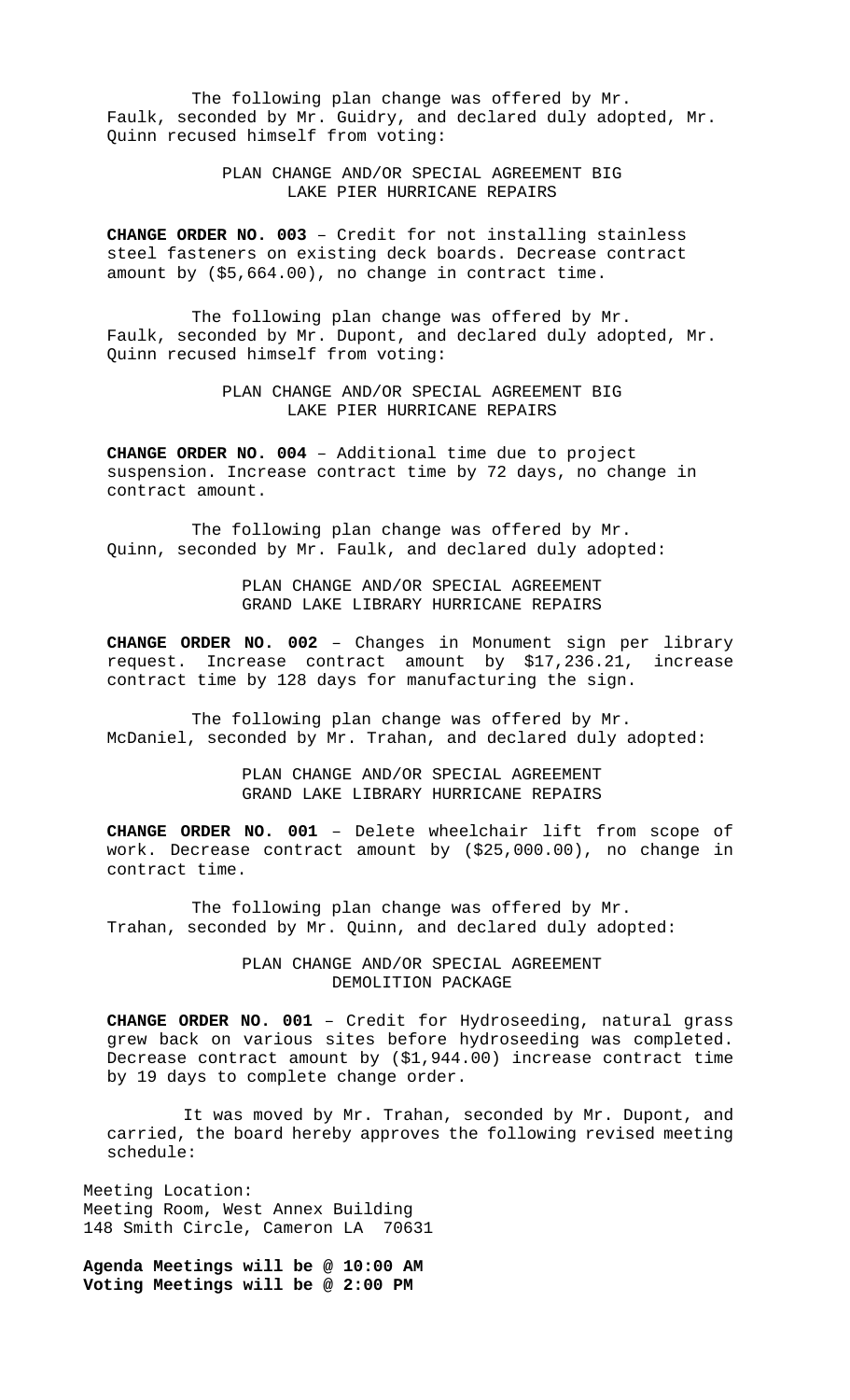**2022 Meeting Dates**  Friday, January 7, 2022 Friday, February 4, 2022 Thursday, March 3, 2022 (changed from the 4th) Friday April 1, 2022 Friday, May 13, 2022 (changed from the 12th) Friday, June 10, 2022 (changed from the 9<sup>th</sup>) Friday, July 8, 2022 Friday, August 5, 2022 (changed from the 4th) Friday, September 2, 2022 (changed from the 1st) Thursday, October 13, 2022 Thursday, November 10, 2022 Thursday, December 8, 2022 (changed from the 9<sup>th</sup>)

It was moved by Mr. Faulk, seconded by Mr. Quinn, and carried, the board hereby approves the proposal presented by Accu-Environmental to prepare the Environmental Review Record for the CDBG-MIT Mermentau Basin Inundation Relief project.

It was moved by Mr. McGee, seconded by Mr. McDaniel, and carried, the Treasurer is hereby authorized, empowered and directed to pay the January 2022 bills, Mr. Quinn recused himself from voting.

It was moved by Mr. McGee, seconded by Mr. Trahan, and carried, the board hereby authorizes, empowers, and directs the Secretary to advertise for Public Comment for and to Conduct a Public Hearing to Consider the following Revision to Cameron Parish Code of Ordinances:

## **Proposed Amendments to 14-60 Speed Limits for Beach Areas**

**DELETE EXISTING Section (a.1)(1)**

(a.1) Notwithstanding the above provisions; these vehicles are not allowed at the following beaches:

(1) Holly Beach area. Off-road vehicles or vehicles without a valid vehicle license are prohibited from a point one-half (1/2) mile east of Barataria Boulevard (Parish Road 502) and Beach Post #1 on the east side of Holly Beach, to a location one-half (1/2) mile west of Riveria Lane (Parish Road 513) and Beach Post #30 on the west side of Holly Beach; and

Votes were as follows:

- YEAS: Thomas McDaniel, Lawrence Faulk, McKinley Guidry, Scott Trahan, and Magnus McGee
- NAYS: Joe Dupont, Curtis Fountain, and Kirk Quinn

ABSENT OR NOT VOTING: None

It was moved by Mr. Quinn, seconded by Mr. McDaniel, and carried, the board hereby approves to hire Mudd, Bruchhaus & Keating Law Firm on retainer to represent the Cameron Parish Police Jury in Hurricane Laura/Delta Insurance claims. Mr. Magnus McGee recused himself from voting.